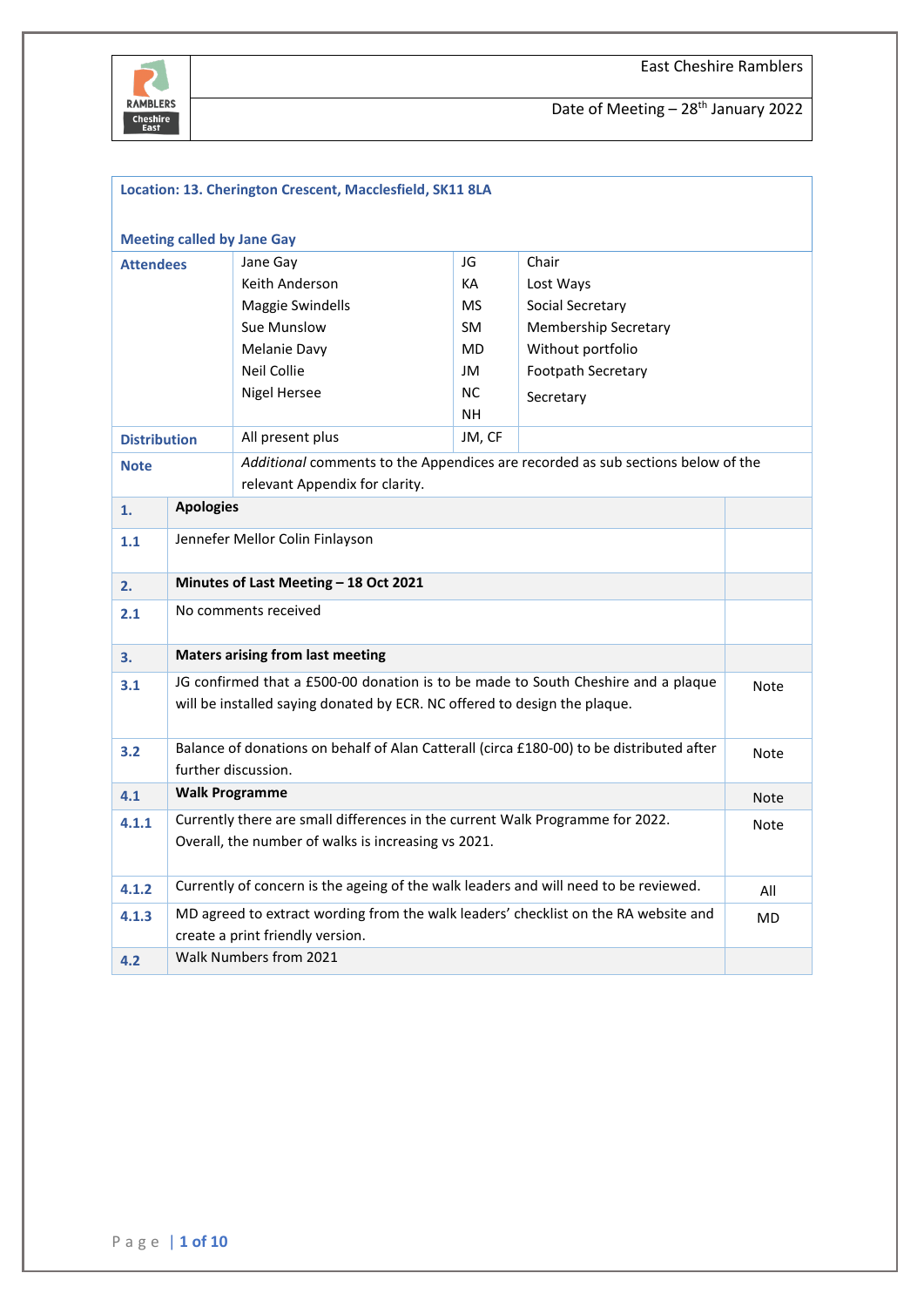#### **See table below**

#### **Notes**

Cancelled walks not included.

**Walk Numbers for 2021**

Weekends away not included coach trips would not be either had there been any. Midweek Christmas lunch walk not included. There was no New Year's day walk last year.

MMW: 1 date missing in first half of year; 2 in second half.

I decided that it was sensible to quote the mean to the nearest whole number. Anything less would not be significant.

| Programme          | <b>LMW</b> | <b>LWE</b> | <b>MMW</b> | <b>MWE</b> | <b>SMW</b> | <b>SWE</b> | <b>EVE</b> | <b>STR</b>              |
|--------------------|------------|------------|------------|------------|------------|------------|------------|-------------------------|
| Jan to June        |            |            |            |            |            |            |            |                         |
| No. Walks          | 12         | 10         | 12         | 10         | 11         | 10         | 7          | 5                       |
| Max                | 11         | 11         | 13         | 16         | 22         | 19         | 12         | 15                      |
| Min                | 4          | 5          | 5          | 4          | 9          | 9          | 3          | 8                       |
| Mean               | 8          | 8          | 10         | 10         | 15         | 13         | 8          | 9                       |
| <b>Median</b>      | 8          | 8          | 11         | 11         | 15         | 12.5       | 8          | 8                       |
| Mode               | 8          | 9          | 12         | 7          | 18         | 12         | 12         | n/a                     |
| <b>July to Dec</b> |            |            |            |            |            |            |            |                         |
| No. Walks          | 25         | 17         | 20         | 18         | 25         | 23         | 8          | 8                       |
| Max                | 15         | 15         | 19         | 14         | 28         | 28         | 12         | 12                      |
| Min                | 3          | 5          | 6          | 4          | 3          | 3          | 3          | 4                       |
| Mean               | 9          | 10         | 11         | 7          | 15         | 13         | 9          | $\overline{\mathbf{z}}$ |
| <b>Median</b>      | 9          | 9          | 11         | 7          | 14         | 13         | 8.5        | 6                       |
| Mode               | 9          | 7          | 12         | 7          | 17         | 18         | 8          | 6                       |

#### **Comments**

The mean and median values are very close for all programmes. The mode is included out of curiosity and is not really significant.

The mean attendance for the whole year for both EVE and STR was 8.

Numbers for all programmes except MWE and STR increased or held steady in the second half of the year; perhaps an indication of recovery from covid. The turnout is generally better for the shorter walks, although the MWE looks to be suffering from competition from long and short walks on the same day.

There is little further analysis to be done. It might make sense to divide the year into quarters rather than halves as we have done traditionally, as this would better reflect any difference between the seasons. There are many factors that can affect the walk numbers which are not readily available such as weather (forecast or actual), distance (of walk or from home), starting point, day of week, season, leader, car parking, refreshments at the end of the walk, or just plain human perversity.

| <b>Reports from Officers</b> |  |
|------------------------------|--|
| Chair refer Appendix 1       |  |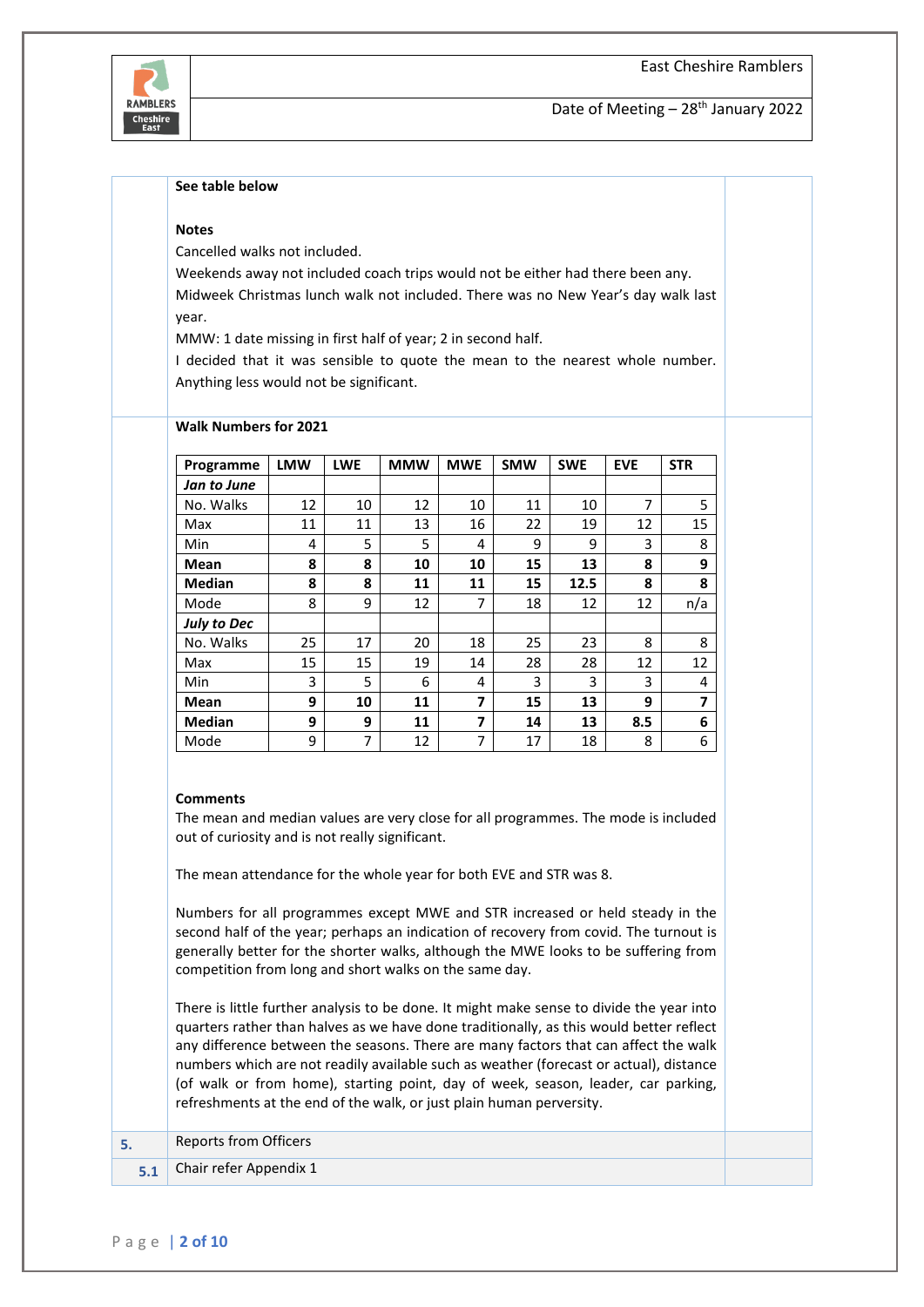

| 5.1.1 |                                                                                                                                                               |             |
|-------|---------------------------------------------------------------------------------------------------------------------------------------------------------------|-------------|
| 5.2   | <b>Treasurers Report Appendix 2</b>                                                                                                                           |             |
| 5.3   | <b>Footpath Secretary Report Appendix 3</b>                                                                                                                   |             |
| 5.3.1 | NC reported 2 new members joined the Footpaths Committee                                                                                                      | Note        |
|       | Louise Whittaker                                                                                                                                              |             |
|       | Sarah Shannon                                                                                                                                                 |             |
| 5.4   | <b>Membership Secretary Report Appendix 4</b>                                                                                                                 |             |
| 5.4.1 | The Newly logo'd Ramblers "Get more out of your walks" was passed around and                                                                                  | All         |
|       | walk leaders are recommend having a stock together with ICE cards                                                                                             |             |
| 5.4.2 | The revamping of the RA is causing problems with databases which is reported as a<br>cause of frustration to ECR members. SM has contacted to Head Office who | Note        |
|       | apologised for the difficulties. Any continuing challenges should be referred to CO.                                                                          |             |
| 5.4.3 | As a general question MD asked why Concessionary & Life Time rates aren't                                                                                     |             |
|       | published?                                                                                                                                                    |             |
| 5.5   | <b>Social Secretary Report Appendix 5</b>                                                                                                                     |             |
| 5.5.1 | Note Calendar has been updated from that circulated with agenda.                                                                                              | Refer       |
| 5.6   | Lost Ways Report Appendix 6                                                                                                                                   |             |
| 5.6.1 | KA is working on a Lost Ways database for discussion at a potential Zoom meeting.                                                                             |             |
|       | KA is attending Zoom meeting with CO members however it seems potentially Lost                                                                                | Note        |
| 5.6.2 | Ways are not a priority due to the amount of effort vs reward, as an example on                                                                               | <b>Note</b> |
|       | footpath took 12 years to resolve the issues.                                                                                                                 |             |
| 5.6.3 | Locally ECR has between approximately 5 to 9 available but again the question is the                                                                          | Note        |
|       | amount of effort in question.                                                                                                                                 |             |
| 5.6.4 | KA suggested the British Horse Society may have funding to rediscover Bridle Ways.                                                                            | Note        |
|       | NC confirmed no objection to this providing these are surface for walkers.                                                                                    |             |
| 5.6.5 | It should be noted that ECR has the greatest % of paths per Sq. Mile.                                                                                         | Note        |
| 5.6.6 | MD proposed the $5 - 9$ paths be made available to the wider ECR membership to                                                                                | Note        |
|       | engage the level of interest.                                                                                                                                 |             |
| 5.6.7 | KA to circulate CF folder to NC for review together with a short list.                                                                                        | KA          |
| 5.6.8 | KA spreadsheet attached to minutes circulation                                                                                                                |             |
| 5.7   | <b>Social Media Report Appendix 7</b>                                                                                                                         |             |
| 5.7.1 | The use of "Meet Up" was discussed and the committee agreed to a 6-month trial to                                                                             |             |
|       | validate up take for all walk types.                                                                                                                          |             |
| 6.    | <b>Actions from AGM</b>                                                                                                                                       |             |
| 6.1   | JG asked NC for an update re Carrs Wood                                                                                                                       | NС          |
| 7.    | <b>Any Other Business</b>                                                                                                                                     |             |
| 7.1   | Regarding Privacy objections to photographing members, Leaders are to promote the                                                                             | All         |
|       | idea at the start of the walk and request for feedback.                                                                                                       |             |
| 7.2   | I Love Macclesfield to be a potential host for members photographs.                                                                                           | Note        |
| 7.3   | MS confirmed following requests that the new RA logo is available to download from                                                                            | All         |
|       | the RA website. There are also templates for guidance.                                                                                                        |             |
| 7.4   | JG asked that wherever possible "Ascent" details are to be added to walk routes,                                                                              | Note        |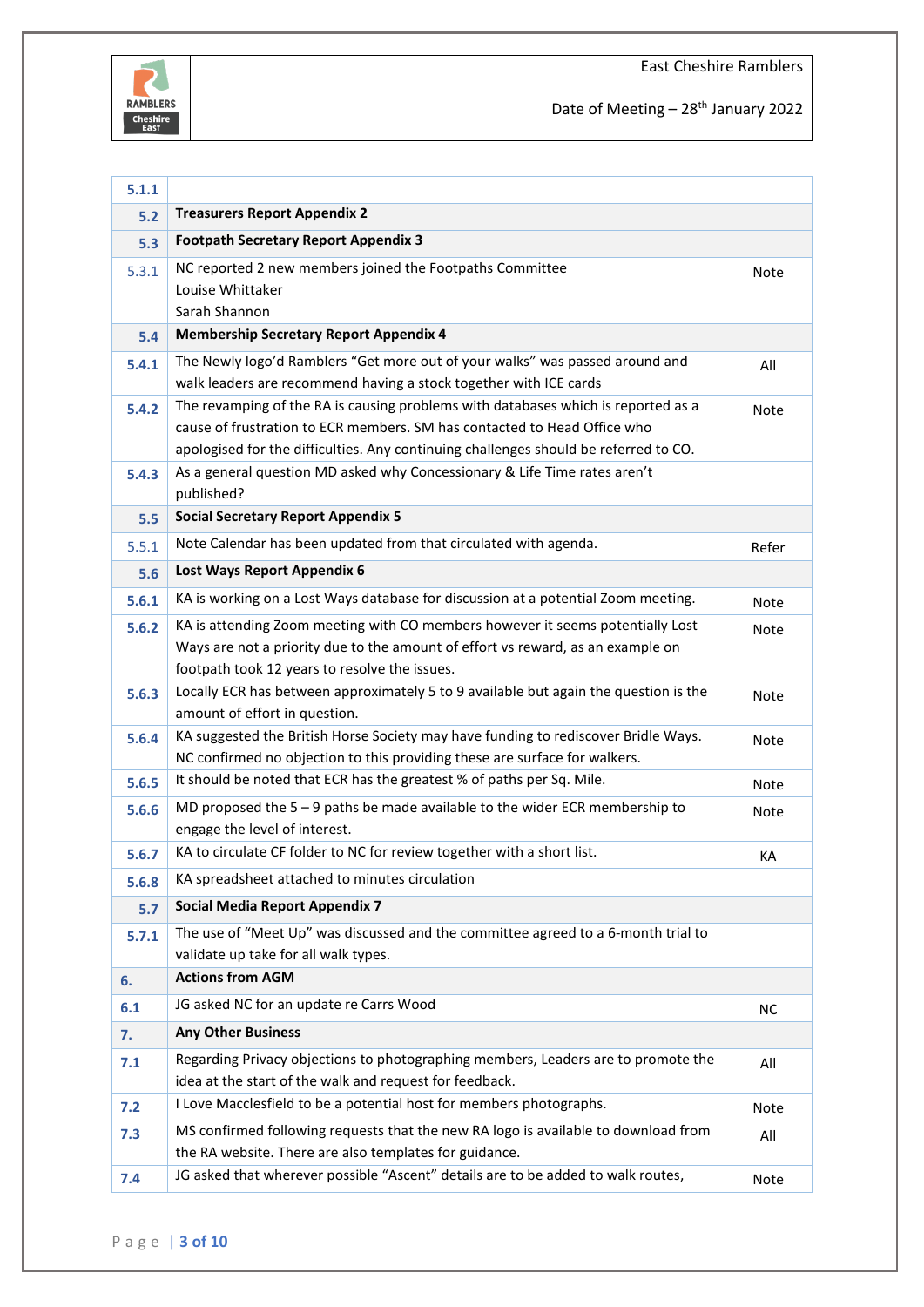



| 7.5 | There is a Mass Trespass talk in October and potential dinner.                                                                                                     | Note |
|-----|--------------------------------------------------------------------------------------------------------------------------------------------------------------------|------|
| 7.6 | Planning day set for 28 <sup>th</sup> Feb.                                                                                                                         | All  |
| 7.7 | Following a request from NC, MS confirmed templated stationery is available on the<br>RA website with examples circulated with these Minutes.                      | Note |
| 8.  | <b>Future Planned Meeting Dates</b>                                                                                                                                |      |
| 8.1 | 18 <sup>th</sup> March 2022 subject to their being sufficient subject matter to discuss however the<br>next available date would be w/c 16 <sup>th</sup> May 2022. | All  |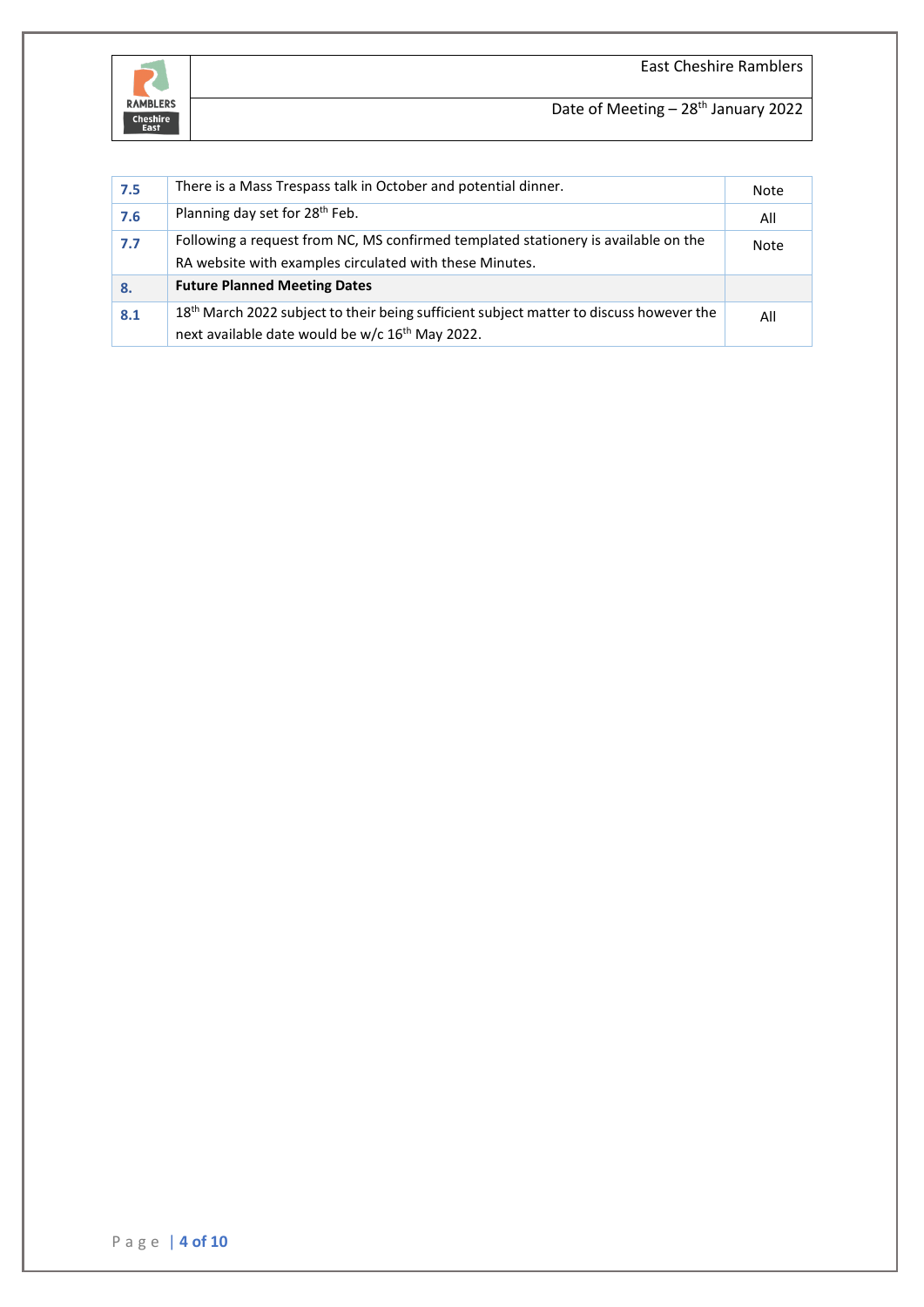

East Cheshire Ramblers

Date of Meeting  $-28$ <sup>th</sup> January 2022

## **Appendix 1**

| <b>Chair Report</b> | January 2022    |
|---------------------|-----------------|
| <b>Prepared by</b>  | <b>Jane Gay</b> |

## **Attended a Northwest cluster meeting on the 19th of October.**

Brief notes as follows 2022 the updated brand will be launched

A new website will be launched. I have told Roger and Teresa this fact

Four people in Central Office are all working on well-being walks.

A new e training on "dealing with incidents" will be launched

Group/area new committee form will be available to complete after AGMs I was unable to access this so have emailed the information in and received confirmation that our various roles have been amended.

There will be a monthly online event for aspiring walk leaders. This will be accessed through Eventbrite.

Questions were asked re-risk assessment and that if a claim was made during the three years how did one actually prove that that claimant was on that walk.

It was suggested that Google Drive should be set up to store completed risk assessments. This idea was not greeted with great enthusiasm but obviously there are clear issues with all leaders storing their own risk assessments.

There was discussion about area committee roles and the fact that some people feel we should cut back on area activities. Based on the Cheshire East AGM I would suggest that the sole reason for holding it is to sort out the budget and that there is no desire to increase activities between the groups. Steve Butterfield, the area secretary, is keen to share expertise and that would be the only reason for increased meetings as far as I can see.

## **Appeal for walk leaders**

As a result of the walk coordinators meeting, which appeared to be appreciated by everybody, I sent out an appeal for help in walk leading.

I have to say I was not overwhelmed by the response. It was suggested that we offered the opportunity for people to become recce buddies with the hope that they would then become leaders. This has led to a certain amount of success, thanks mainly, I think, to Melanie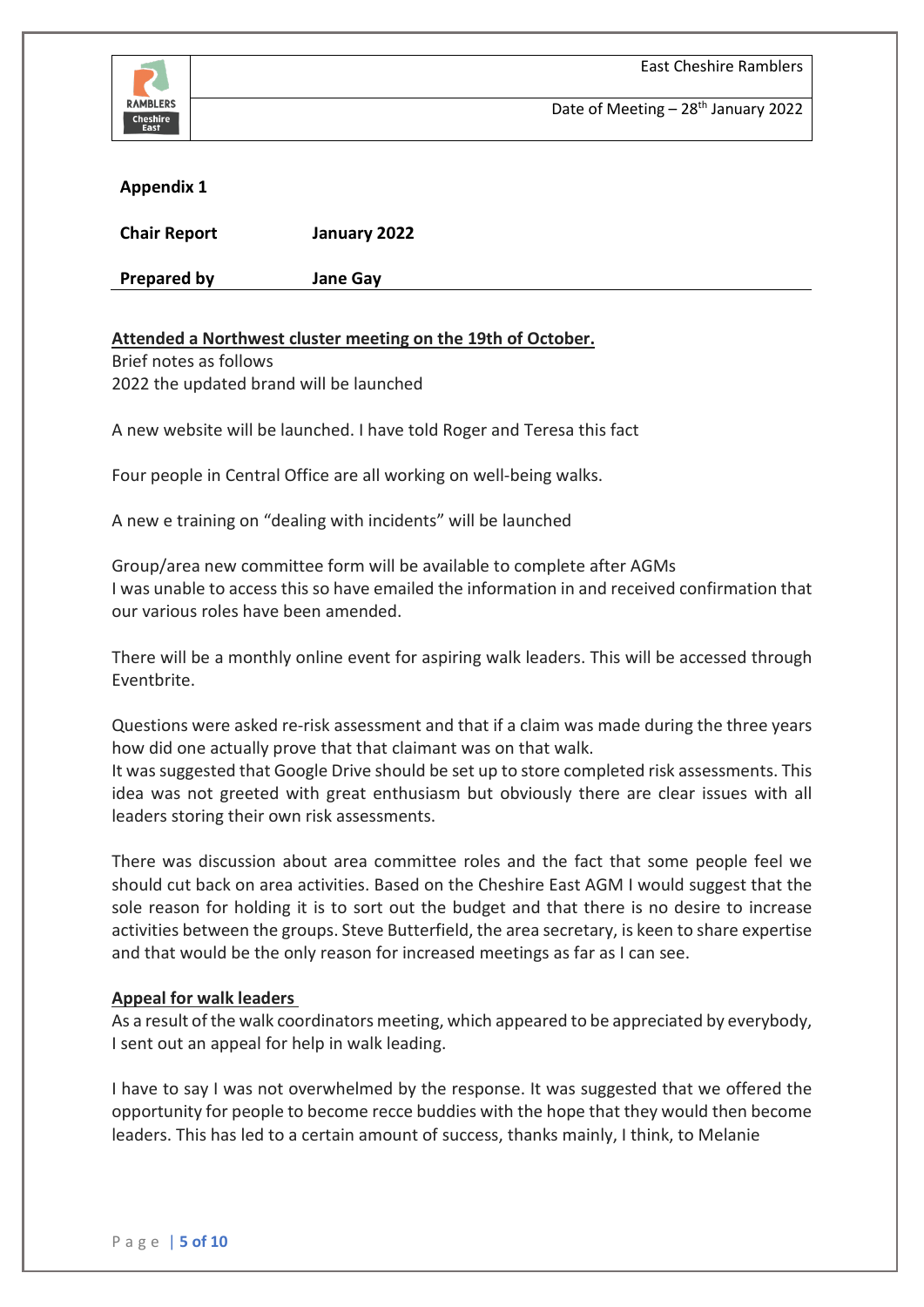

As far as walk leaders are concerned the mid-week medium got one volunteer mid-week short got two volunteers. One person volunteered for short or medium Sundays only. One person volunteered for weekend or mid-week medium.

As far as Reccie buddies are concerned Two people volunteered for both the week end and mid-week short. One person volunteered for weekend medium and weekend long. One person volunteered for weekend long.

I have emailed the relevant coordinators with the above information.

There was one person who offered to help once they had retired in July 2022 and there were two other people who do not walk with us, but are members, who were prepared to help. I have spoken to all of these and suggested a route forward for them.

#### **Walk leader training**

Maggie, Gillian and I have met to plan a walk leader training day. We were initially planning on combining this with some apps training but have decided to do two separate events. So the following is provisionally booked

28th February planning meeting 10th June walk leader training day. Am theory, pm practical. 12th September Apps drop-in session. Help much appreciated especially on walk leader training day.

Obviously there has also been an AGM and several issues were raised some of which I have noted below to help discussion. There may be some others which people want to bring up.

The Carrs Wood path. This was Neil's appeal for help. Questions were asked about the new logo and advertising material, People were asked to add ascent details to their walks, what are we doing about the mass trespass, which is the 21st of April 22, And ECR 50 years in 2023 Car sharing

I've just noticed two emails coming in from central office which seem to be about branding, I may be wrong.

One is the "Rambler's volunteering newsletter" and one is from "Olly at the Ramblers" I'm sending this prior to reading them!!!

Jane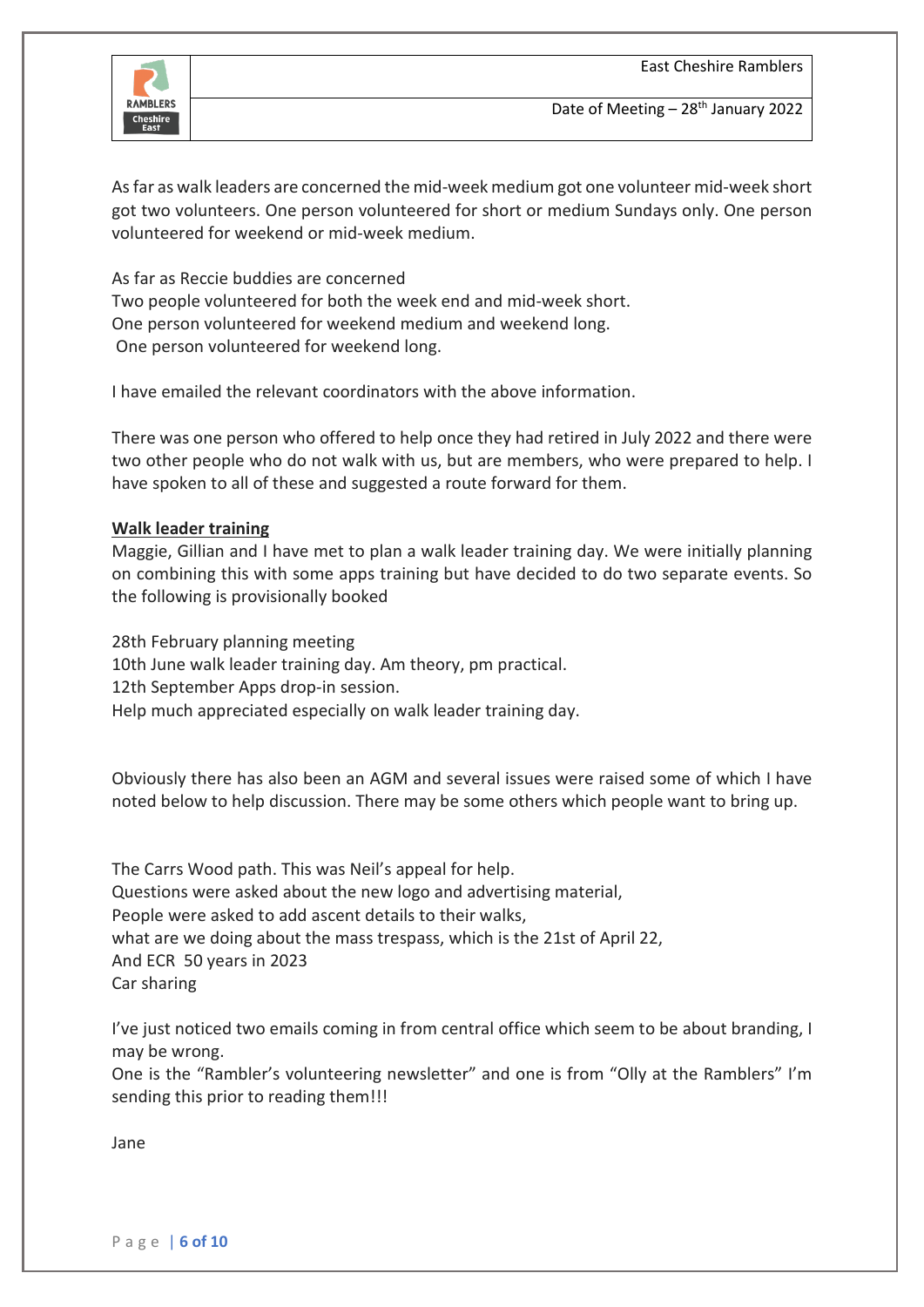

### **Appendix 2**

| <b>Treasurers Report</b> | January 2022           |
|--------------------------|------------------------|
| Prepared by              | <b>Colin Finlayson</b> |

*Apologies to all for my absence from the meeting, my brief report follows:*

#### **Bank Balance:**

At 20/01/2022 - £7308.02

### **Notable Events since previous meeting:**

### **Christmas Lunches**

Two Christmas lunch socials at the Windmill and Church House have been successfully held. Both events passed without any financial implications other than late confusion with the Windmill management regarding method of payment for deposit and also the balance on the day. This was eventually resolved to everyone's satisfaction.

If we plan to use this venue again in 2022 then I will ensure that this issue does not re-occur by holding early discussions with the owners.

A third Christmas function was also held at the Waterside but this did not involve ECR Treasurer because as in previous years, attendees paid individually on the day.

#### **Way Marker Trials**

We have paid £640.74 for the new way markers and Dave Barraclough is liaising withPROW and ECR Footpath Committee regarding their implementation.

*Report ends*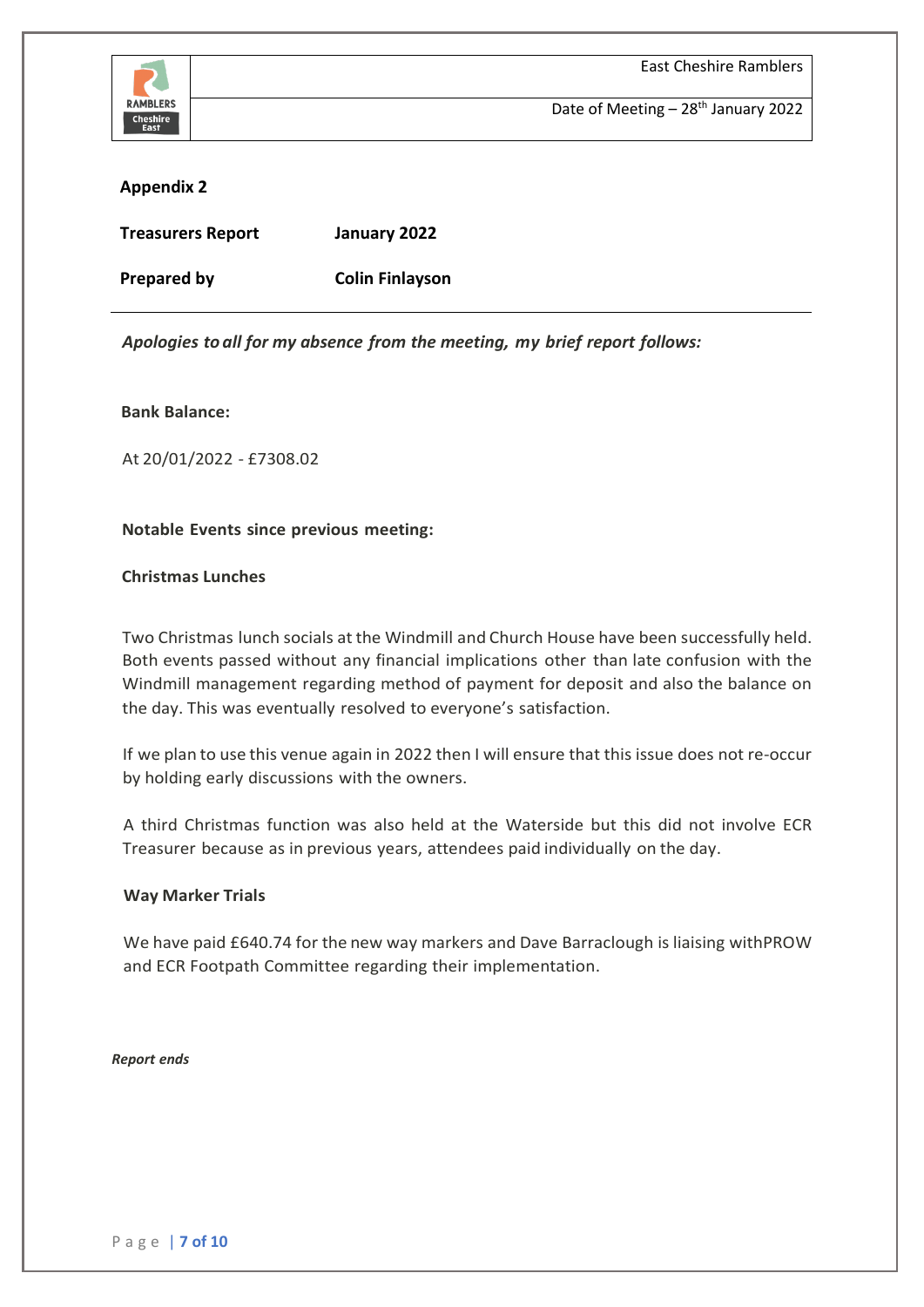



#### **Appendix 3**

**Footpaths Secretaries Report January 2022**

**Prepared by N N** Collie

- **1. Annual Footpath Inspections.** We are two inspectors short of a full quota, so any suggestions for new volunteers would be most welcome. Tony Batellana has the administration very well in hand.
- **2. Adhesive Waymarks.** Dave Barraclough has persuaded Cheshire East Council Public Rights of Way (PROW) to undertake a trial of adhesive waymarks over the next 20 months. The main advantage is that they can be attached to metal surfaces, such as at kissing gates. Ramblers' funds have been used to purchase 800 discs and these will be shared between PROW and those of our Inspectors who wish to take part in this trial. Half of the discs are of a smaller diameter so that they can easily be stuck to the metalwork at kissing gates. In addition, a small number of way markers have been purchased with slots instead of nail/screw holes so that they can be attached using cable ties. Dave has agreed to monitor the trial.
- **3. Concessionary Path between Torgate Farm and the Cat & Fiddle.** Nick Brearley is liaising with the Peak Park Rangers to see if we can facilitate some minor realignment and repairs to this very useful path.
- 4. **Suttonfold Barn Proposals.** We have been approached informally by the architect working on a proposal for a small cafe and visitor centre with tourist accommodation at the intersection of Meg Lane and the Gritstone Trail. We decided that we were unable to support the proposals because of the scale of the development and of the inevitable impact of road traffic generated by the project.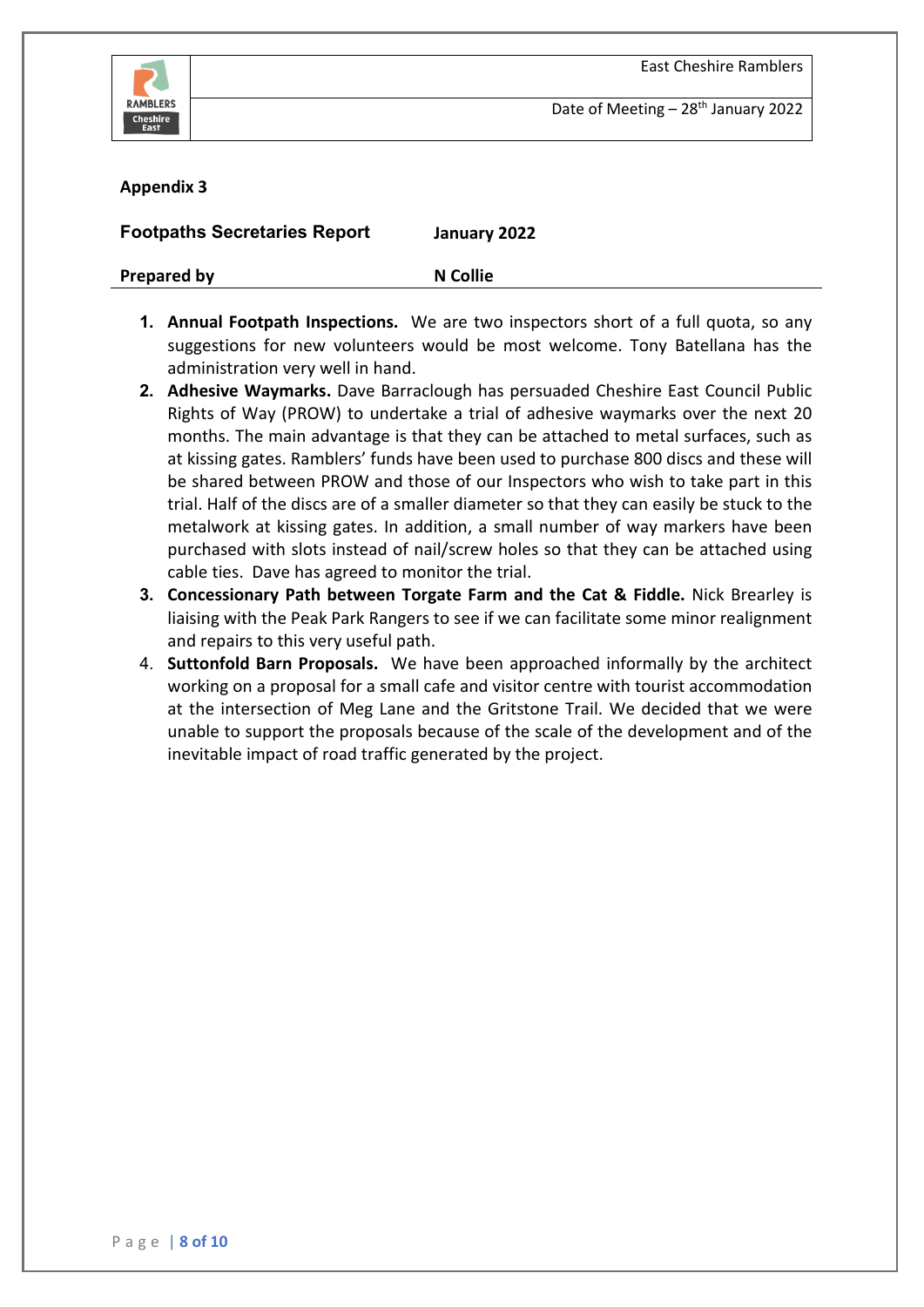

### **Appendix 4**

| <b>Membership Report</b> | January 2022       |
|--------------------------|--------------------|
| <b>Prepared by</b>       | <b>Sue Munslow</b> |

Total number of members 570

1n 2021 we had slightly more members joining and our total membership increased slightly. More recently numbers of new members joining have decreased slightly and although our membership has fallen slightly in the last few months it is still slightly more than two years ago.

Several members have moved out of this area and there are a number who have lapsed. These are often fairly new members or members who are no longer walking with the group.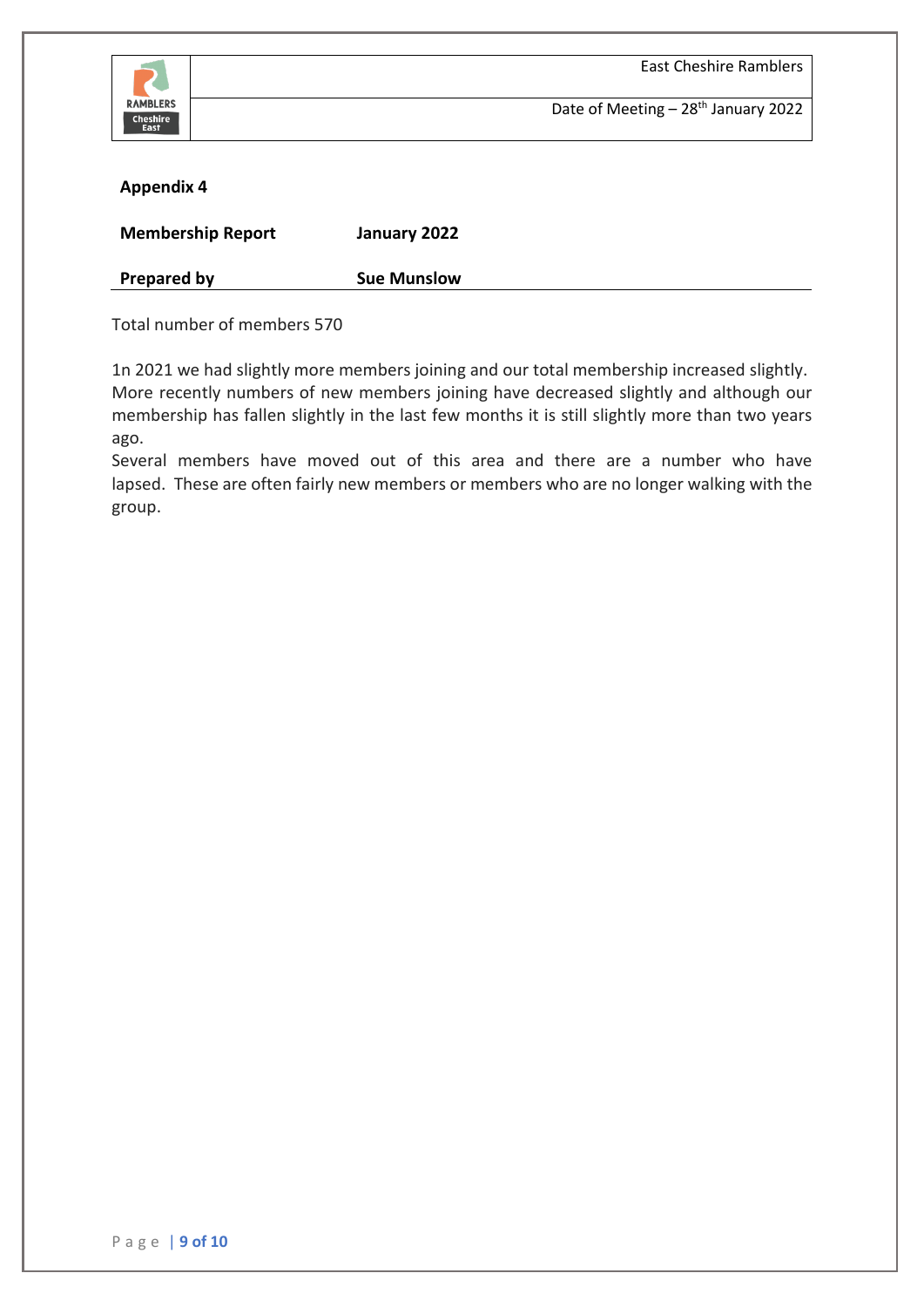

### **Appendix 5**

| <b>Social Events Report</b> | January 2022 updated    |
|-----------------------------|-------------------------|
| Prepared by                 | <b>Maggie Swindells</b> |

Andy Davies organised an Indian meal which was very well attended. He has made another booking for the 10<sup>th of</sup> February and the information has been sent out to members.

The Christmas Carol Walk, led by Jenny Bordoli on the first Saturday in December, was well attended despite a last-minute change of venue. The Carols were sung at Styal Mill as Covid restrictions meant the event couldn't take place at St Mary's, Nether Alderley. Many thanks to Jennie for reorganising her walk at the last minute.

In 2021 we were, once again, able to enjoy our annual Christmas meals. The Weekend Walkers meal was held at the Windmill, the Midweek Walkers meal was at the Church House in Bollington and the Long Walkers meal was at the Waterside Café. Thanks to all who attended and to the organisers for arranging the bookings.

Looking ahead to 2022, the year began with our annual "Keith's Sherry Walk" which attracted 46 members on News Year Day! Thanks to Lorraine and Melanie for organising the event and for carrying the sherry and mince pies! I've got a number of events booked for the rest of the year and few which need to be confirmed. Please see the attached DRAFT calendar.

I believe it is ERCs 50<sup>th</sup> Anniversary this next year and I would be grateful for ideas and events to celebrate this important milestone.

I've contacted McCarthy's Coaches and they have confirmed that day trips 'are back to normal' with the proviso that passengers are asked to wear masks. I'll contact Ann Thompson and Gina Thompson to see if we can reorganise the Settle and or Church Lawton trip. We might be better trialling one to see what the uptake is.

Thanks again to everyone who makes a contribution to the ECR Social Calendar; we couldn't do it without you all.

As always ideas for events are warmly welcomed!

Maggie Swindells

10th January 2022

## **DRAFT CALENDAR BELOW**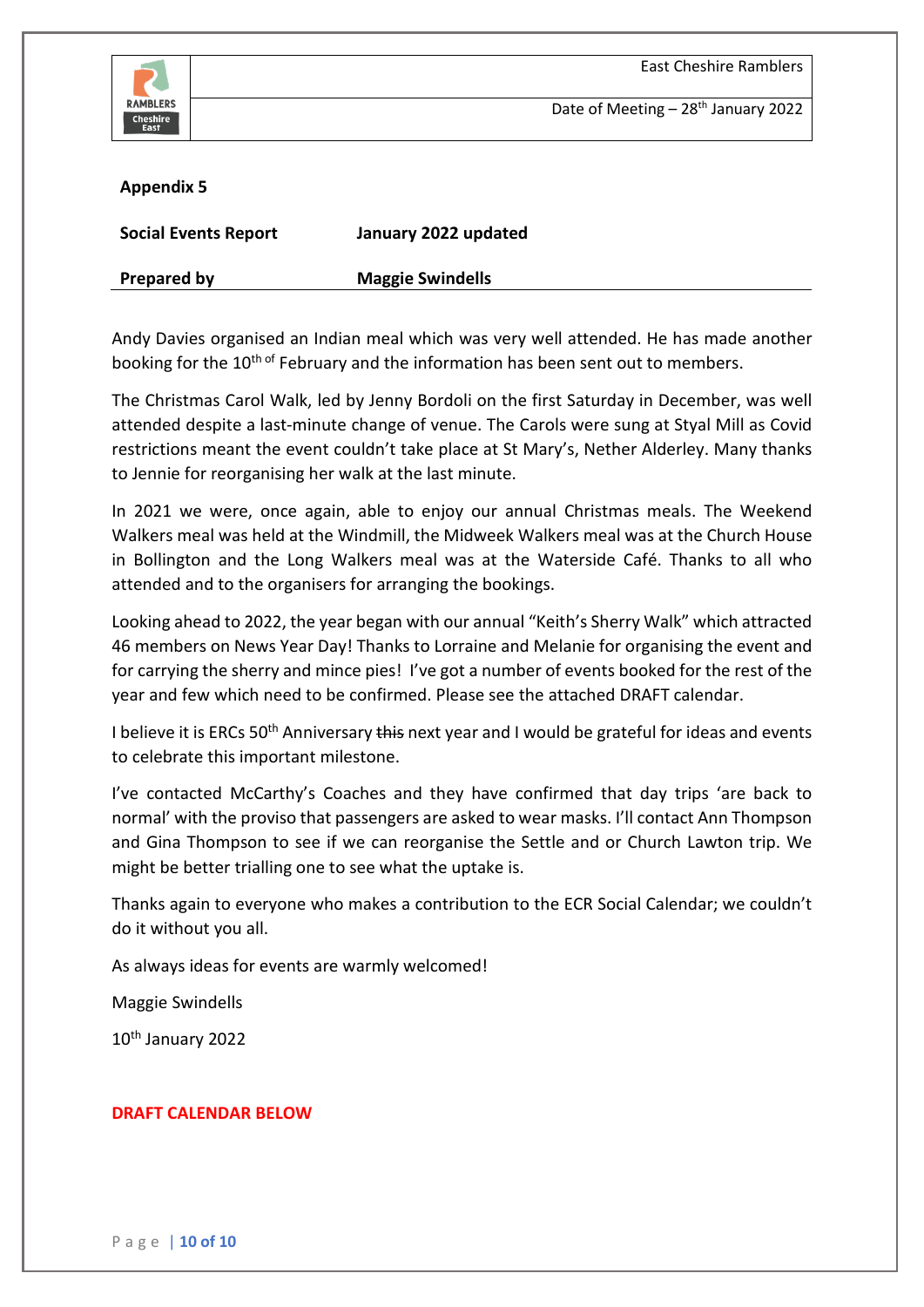

# **EAST CHESHIRE RAMBLERS SOCIAL CALENDAR 2022**

Thank you to all those involved in organising these events, any suggestions or ideas about an event would be warmly welcomed. Please don't hesitate to contact me on: Maggie Swindell[s maggieswindells@gmail.com](mailto:maggieswindells@gmail.com) 07729327940 /01625 829671

| 1st January 2022                                             | 'Keith's Sherry Walk' organised by Melanie Davey                                                                                                                      |
|--------------------------------------------------------------|-----------------------------------------------------------------------------------------------------------------------------------------------------------------------|
|                                                              | and Lorraine Tolley                                                                                                                                                   |
| Thursday 10th February 2022                                  | Indian Meal at The Viceroy Bollington organised<br>by Andy Davies - details to follow                                                                                 |
| Friday 22 <sup>nd</sup> April to <sup>7th</sup> October 2022 | Start of fortnightly Strollers' walking programme<br>organised by Maggie Swindells                                                                                    |
| April 24th 10.30                                             | FIO Kinder Trespass 90 <sup>th</sup> Anniversary event<br>Hayfield NOTE NOT AN ECR EVENT                                                                              |
| 10 <sup>th</sup> June                                        | Walk Leader Training led by Gillian Kay                                                                                                                               |
| 25 <sup>th</sup> March TBC                                   | <b>Quiz Night organised by Brian Bennett</b>                                                                                                                          |
| Tuesday 21st June                                            | Alderley Copper Mines organised by Steve Hull                                                                                                                         |
| 25 <sup>th</sup> June 2022                                   | A walk with Martin James, Countryside Ranger,<br>Tegg's Nose Country Park organised by Maggie<br>Swindells                                                            |
| <b>Thursday Evening Walks May 2022</b><br><b>TBC</b>         | Start of evening walks organised by Ralph<br>Atherton                                                                                                                 |
| <b>TBC</b>                                                   | Guided Geology Walk, Alderley Edge led by Sue<br>Munslow                                                                                                              |
| 27 <sup>th</sup> June                                        | Coach Trip to Settle organised by Ann Thompson                                                                                                                        |
| Sunday 3rd July                                              | "A merry dance around Alderley Edge following the<br>Legend of the Wizard and exploring the many<br>mysterious lumps and bumps along the way" Led<br>by Elaine Taylor |
| Tuesday 9 <sup>th</sup> August                               | History Walk Magpie Mine and Lathkilldale led by<br>Judith Wilshaw                                                                                                    |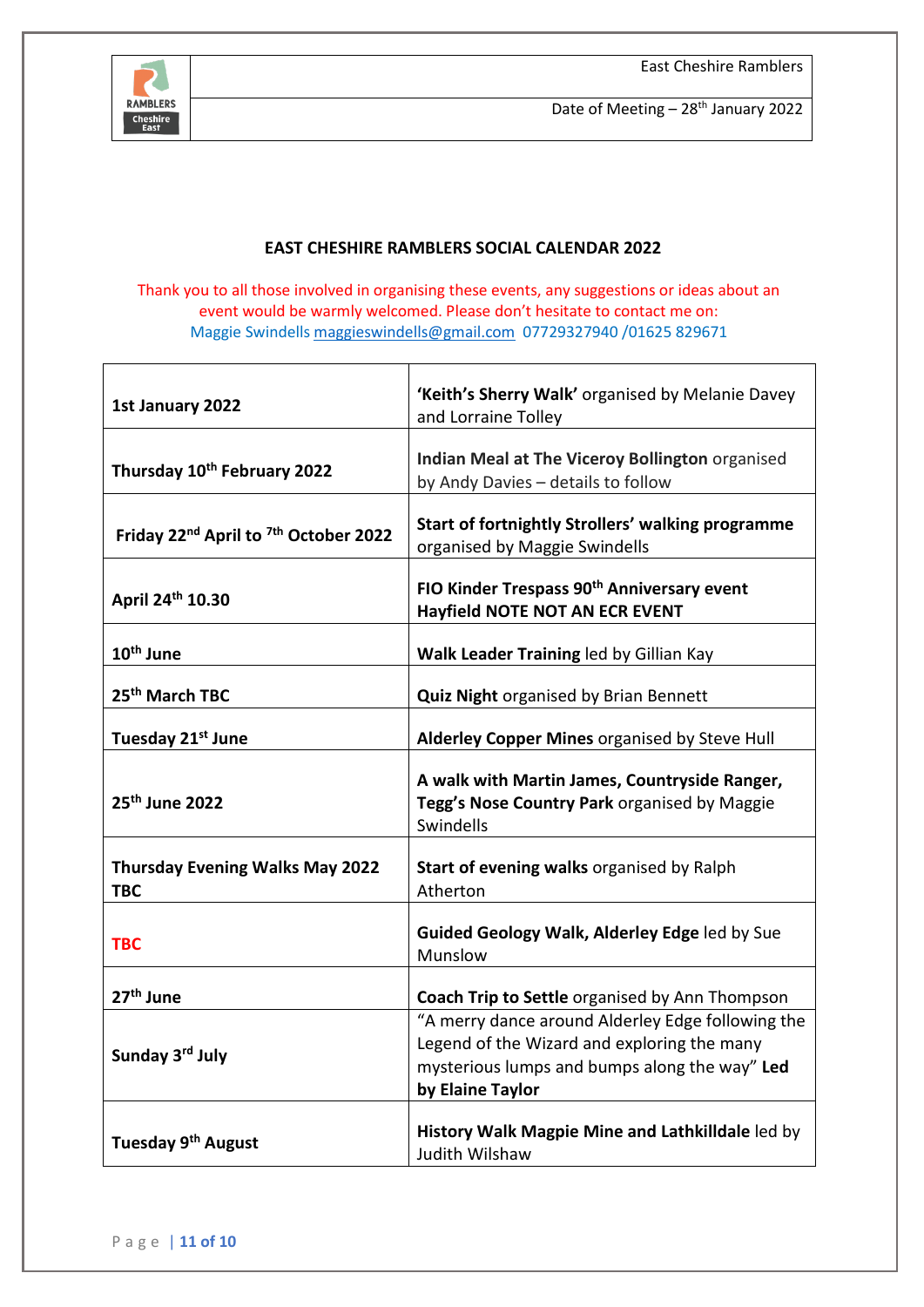

|                                            | Sharing Navigation Aids Workshop organised by                                                         |  |  |
|--------------------------------------------|-------------------------------------------------------------------------------------------------------|--|--|
| 12 <sup>th</sup> September                 | Jane Gay and Maggie Swindells                                                                         |  |  |
| Saturday 10th to Sunday 18th<br>September  | <b>Bollington Walking Festival</b>                                                                    |  |  |
| October 7 <sup>th</sup> to 9 <sup>th</sup> | Weekend Away Helmsley organised by Ann<br>Thompson                                                    |  |  |
| 21st October                               | Kinder Trespass 90 <sup>th</sup> Anniversary Talk by Keith<br>Warrender organised by Maggie Swindells |  |  |
| Saturday 19th November 2022 TBC            | <b>ECR AGM</b>                                                                                        |  |  |
| Date TBC                                   | Ramblers Association Area AG                                                                          |  |  |
| <b>Saturday 3rd December 2022</b>          | <b>Christmas Carol (Carol Service TBC) short walk</b><br>Jenny Bordoli                                |  |  |
| <b>TBC</b>                                 | Mid-Week Christmas Meal The Church House<br>Bollington - organised by Andy Davies                     |  |  |
| Saturday 17th December 2022 TBC            | <b>Weekend Christmas Meal organised by Maggie</b><br>Swindells                                        |  |  |
| Date to be confirmed                       | Long Walkers Christmas Meal organised by TBC                                                          |  |  |

Updated 31<sup>st</sup> January '22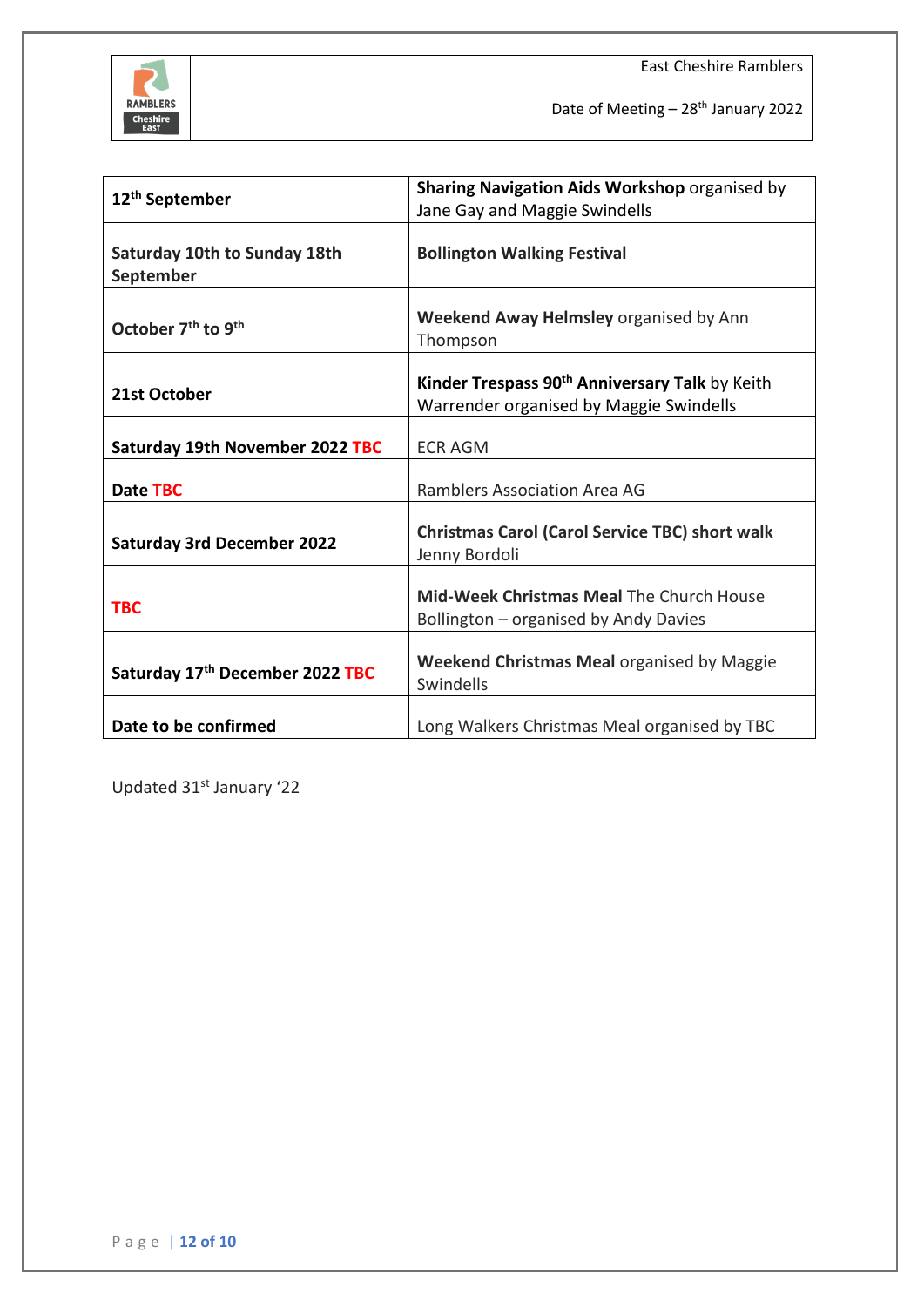

East Cheshire Ramblers

Date of Meeting - 28<sup>th</sup> January 2022

# **Appendix 6**

**Lost Ways Report January 2022**

**Prepared by**

Short report to be presented at meeting.